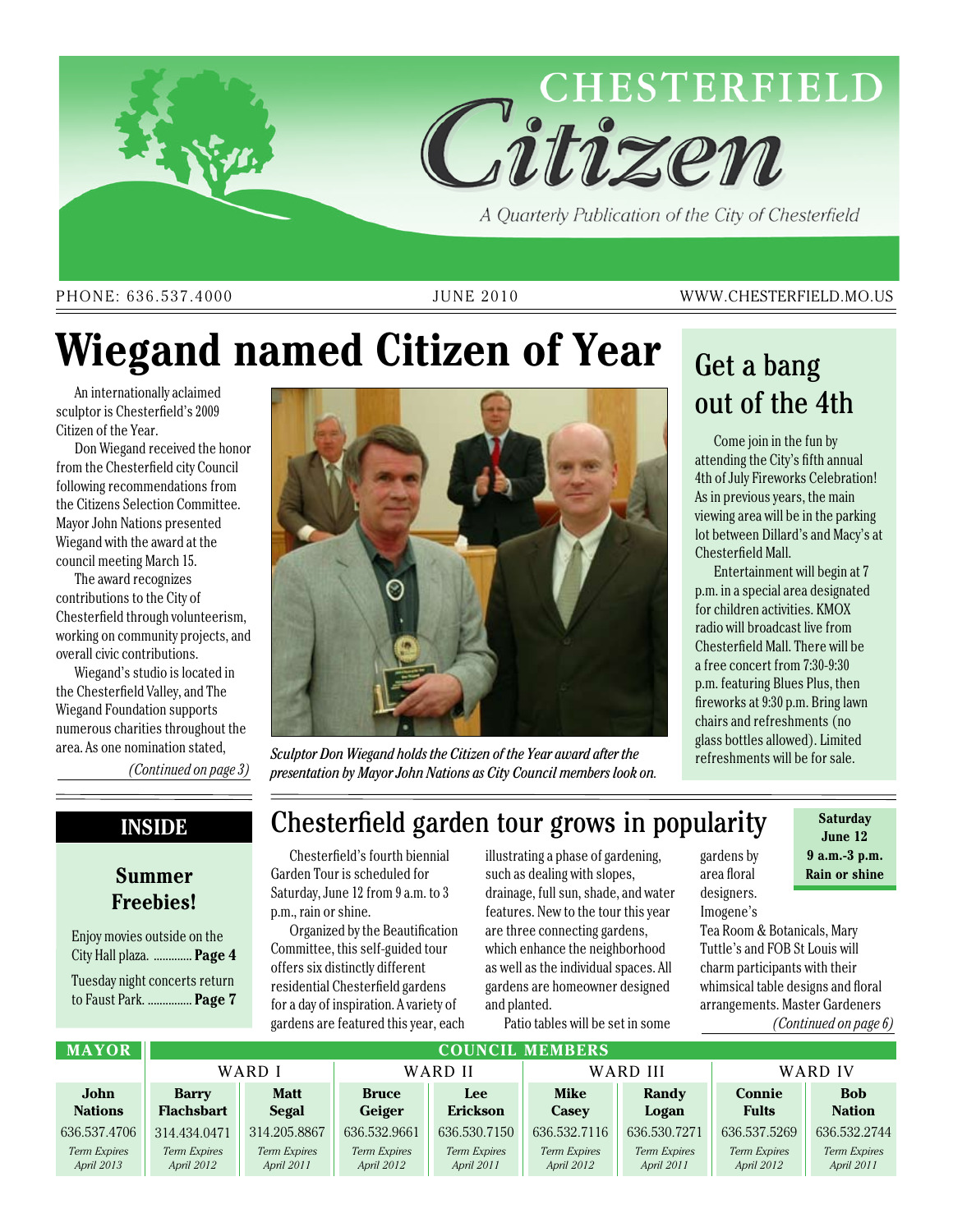

### Recreation opportunities abound in Chesterfield

As I write this, the fields at the Chesterfield Valley Athletic Complex are lit well into the night and are already filled with players as they begin their season of the sport that's synonymous with summer – baseball. People are enjoying walking and biking atop the Levee Trail, and preparations are underway to have the Chesterfield Family Aquatic Center up and running for another busy summer. There's always something to enjoy outdoors in Chesterfield!

Work continues adjacent to Central Park on the amphitheater and on the addition of trails, bridges and a gazebo over the Lake behind the YMCA. The project, which is expected to be completed next spring, is creating a lot of curiosity and excitement among our staff as well as Chesterfield residents. You can read updates and information on the projects on the City's web

site by clicking on the City Projects button on the home page.

I was pleased to be able to attend our expanded Earth Day event in April and want to personally invite you to our fifth annual 4th of July event at Chesterfield Mall! This has become one of the best fireworks displays in the region, regularly drawing thousands of people to enjoy the evening with fun events for the kids and musical entertainment for everyone, while being able to conveniently shop at Chesterfield Mall. Another event you won't want to miss is the biennial Garden Tour! The Beautification Committee has worked hard to line up an outstanding group of homeowners who will be sharing their magnificent gardens with you on June 12!

In addition to the Chamber of Commerce's

Concerts in the Park each Tuesday night, be sure to watch a movie on the beautiful Plaza at City Hall in June and July. With family-friendly features such as "Cloudy with a Chance of Meatballs" and blockbuster hit "The Blind Side," they will be events to enjoy with family and friends. And it will be a great chance to view the magnificent and stately San Marco II bronze horses placed on the City Hall Plaza in April through a generous private donation to Chesterfield Arts.

The summer in Chesterfield is filled with events and activities we know you will enjoy! Have a great summer!

n ztale

**John Nations, Mayor**

## *If you've just started or are thinking about starting your own business…* **Learn to survive & avoid costly mistakes**

#### **Register for the Fundamentals of Small Business Program to enhance your success!**

Starting a new business is a big investment of time and money and demands special skills and knowledge. It's important to find out early in the process if being a business owner is right for you.

Learn the fundamentals of starting or growing a small business through a 10-week course sponsored by the City of Chesterfield and the Chesterfield Chamber of Commerce. The course is designed to assist new small business owners and those thinking about starting a business by reviewing the basic principles of ownership and operation.

Throughout the course, participants will discuss how to create an effective business and have an opportunity to start creating a business plan or validate an existing one. Other topics include:

• Utilizing cash as a strategic tool

- Handling tax and legal obligations
- 
- Insurance needs
- Negotiating with customers and suppliers
- Managing stress
- Setting business goals
- Financial planning

Participants will also engage in meaningful class discussion with peers. This course will not only teach the fundamentals of starting a small

business but will provide opportunities to network and meet other successful small business owners.

The curriculum is written and taught by Richard J. Sacks, developed from his over 25 years of experience as a consultant and lecturer on small business and based on his book, *The Twelve Commandments for Small Business: A Practical Guide to Beating the Odds*, which has been ranked No.1 among the "Hot New Releases" on Amazon.com and among the highest on the list of paperback books at BarnesAndNoble.com.

The Fundamentals of Small Business Course will begin on Wednesday, Sept. 22, 6-9 p.m., and

### **Chesterfield Citizen**

Published four times a year by the City of Chesterfield.

Chesterfield City Hall 690 Chesterfield Parkway West Chesterfield, MO 63017-0670 Phone: 636.537.4000

Email: info@chesterfield.mo.us

Web: www.chesterfield.mo.us

continue each Wednesday. The fee for the 10-week program is \$170, which includes the curriculum book and business plan guide. For course information or to register, call 636.537.6720 or register online at www.chesterfield.mo.us(click on the "Fundamentals of Small Business" button.) Checks and credit cards are accepted.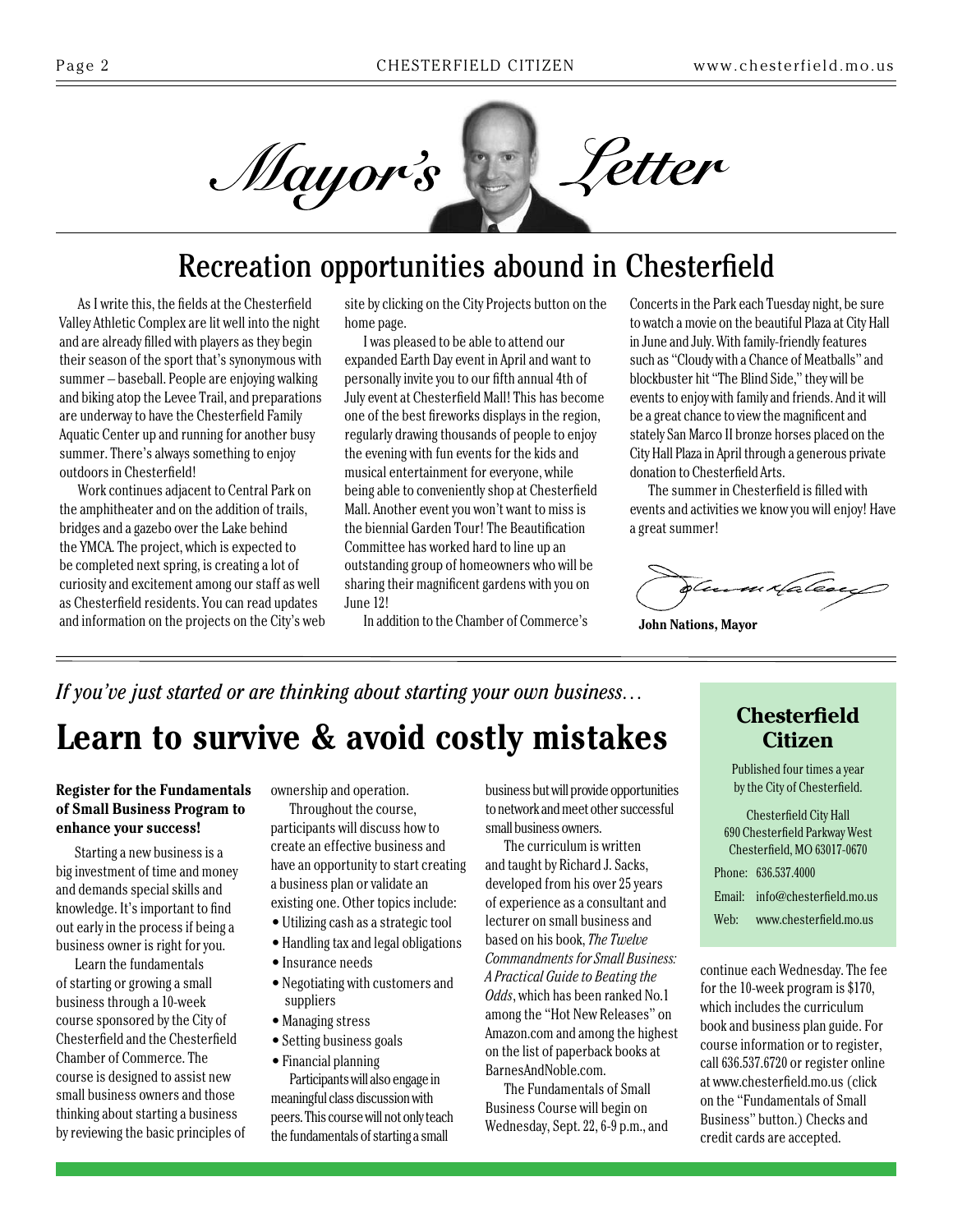### FROM CITY HALL

### Citizen of Year

*(Continued from page 1)*

"Anyone who knows Don recognizes his spirit and generosity to others. His attitude of endless giving is nothing less than inspirational to all who know him." Another wrote, "Don's dreams and actions to support his personal mission of giving back to our community have demonstrated so many amazing successes through his personal sacrifices in time and resources."

Mayor Nations also recognized Wiegand for his involvement in establishing the Spirit of Hope Award. This award is presented annually for outstanding service to the United States and is awarded to men and women of the United States Armed Forces, entertainers and other distinguished Americans and organizations whose patriotism and service reflects that of Bob Hope.

Hope was designated the first honorary veteran of the United States Armed Forces for his decades of entertaining troops, both in peacetime and in combat zones. The honor was bestowed by the U.S. Congress and signed into law by President Clinton. The award is a likeness of Bob Hope that



*A*



was created by Wiegand, who now coordinates and funds the award through The Wiegand Foundation.

The mayor recognized Wiegand for all he has done over the years to

### **Wiegand's Work**

*Here are just some of the notable pieces done by Chesterfield-based sculptor Don Wiegand.Test your eye and knowledge of history by identifying the subjects depicted. Answers are on page 8.*



be a good partner with the City of Chesterfield and the many residents in the region who have benefitted from his charitable work.

"Thank you for all you do for the





*E*

City and the community to enrich all our lives," Nations said.

Other nominees for Citizen of the Year were Mary Brown, Mark Leech and Stacey Morse.

### Knock, knock. Who's there? Go away!

The arrival of nicer weather often means an increase in solicitors – individuals or groups going doorto-door to sell items and services or request donations.

While this activity is legal in Chesterfield, solicitors are required to obtain a license and might have to pay a fee for this license. Charitable organizations are exempt from paying a fee. The issuance of a Solicitor License is not an endorsement, and you should not feel obligated to purchase any product or service.

If someone knocks on your door

with something to sell or a cause to promote, you have the right to ask to see their license, which is a one-page document typed on official City of Chesterfield letterhead with the City's raised seal affixed. If they are unable to do so, you are encouraged to report the person(s) to the Police Department at 636.537.3000 and provide as many details as possible to help the police.

 "No Solicitors, No Peddlers" stickers are available free at City Hall, or you can call the Customer Service Center at 636.537.4000 and request that a sticker be mailed to you.

### **Leash Law**

When out walking ol' Rover, you need a stronger bond than mutual affection.

Please be advised that City Ordinance No. 148 states that every person responsible for a dog, cat or other animal shall keep it from being "at large" as defined in Section 2 of this ordinance. All animals must be kept on a leash or confined in another way.

And, by the way, don't forget to carry a plastic bag on your walk. You know what for.

### Strassenfest Returns to Chesterfield!

- October 1-3, 2010
- Downtown Chesterfield-Chesterfield Parkway West & Lydia Hill Drive
- Mark your calendars now to join in a weekend of authentic German music, food, drink, and culture! Funds raised support area non-profit groups.
- More details in the next issue of the Citizen.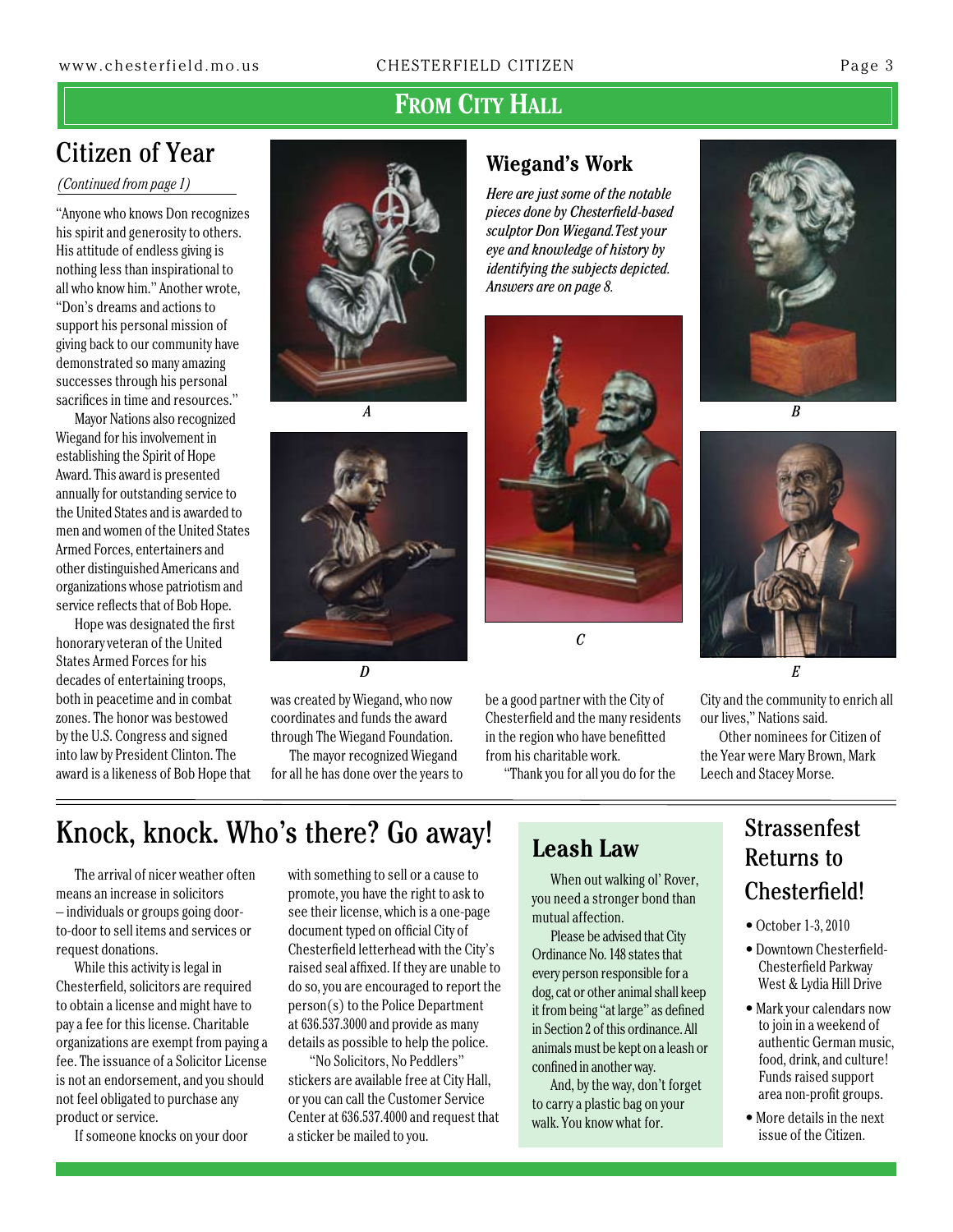### Keep in mind Chesterfield law on fireworks

As the Fourth of July approaches, many people will enjoy the holiday with backyard barbecues, swimming, family fun and other summer activities. However, it's important to know that a Chesterfield ordinance has long prohibited individuals from either selling or discharging fireworks, except by permit.

Fireworks can be dangerous and can cause personal injury and property damage. The Chesterfield ordinance pertaining to fireworks reads as follows:

(a) It is unlawful for any person to manufacture, sell, offer for sale, ship or cause to be shipped into the corporate limits of the City of Chesterfield, any item of fireworks. This section applies to nonresidents as well as residents of the City.

(b) Any person possessing or transporting special fireworks into the corporate limits of the City of Chesterfield for the purpose of conducting a special fireworks display shall be licensed by the state fire marshal as a distributor in accordance with Section 320.126 RSMo. 1985, as amended.

(c) Before any permit for a special fireworks display shall be issued by the City Administrator, the fair association, amusement park, organization, firm, or corporation making the application therefore shall furnish proof of financial responsibility to satisfy claims for damages to property or personal injuries arising out of any act or omission on the part of such person, firm or corporation or any agent or employee thereof.

Sec. 13-23. Explosion, ignition, discharge unlawful. It is unlawful for any person to explode, ignite or discharge any articles of fireworks within the corporate limits of the City.

### **FROM CITY HALL PARKS & RECREATION**

## Athletic complex wins Field of Excellence Award

Build them, and the awards will come.

Chesterfield constructed its athletic complex to serve the recreational interest of its citizens … but national recognizion is a sweet fringe benefit.

The City of Chesterfield is one of only four municipalities in the United States to win the Field Of Excellence Award, which is

presented by Pioneer Paint. Each of the winning fields

displays quality, originality and creativity – criteria of the competition. Each recipient is awarded a Certificate of Recognition and a Field of Excellence banner.

According to Pioneer, excellence in athletic field maintenance often goes unrecognized and

unappreciated. The Field of Excellence Award Program honors outstanding athletic fields and their hard-working crews which diligently maintain them.

 The Field of Excellence Award Program was established in 1998 and has honored more than 370 fields since its creation.

The City of Chesterfield also won this award in 2007.

## It's showtime! Free movies are set for City Hall plaza



What better way to spend a summer evening than watching a movie … OUTSIDE?!

Bring the family for these much-anticipated events that are returning for a fourth year. Movies will be shown at sunset on the plaza in front of Chesterfield City Hall.

Bring your lawn chairs. Seating area is on concrete, and chairs will not be provided. Bring your own refreshments (please no glass bottles). Free popcorn will be provided!

### **Schedule**

Friday, June 11

*Cloudy with a Chance of Meatballs* Rated PG

Friday, July 9

*The Blind Side* Rated PG-13

**Time:** Sunset **Place:** Chesterfield City Hall **Admission:** Free

## Splash down with Family Aquatic Center fun activities

#### **SPLASH-TACULAR Pool Party**

Celebrate the beginning of summer by making a big splash at this family pool party. A DJ will entertain and there will be free admission.

Saturday, June 19, 8-10 p.m.

#### **Evening Extended Hours**

You and your family are invited to special evenings of fun and swimming at the Chesterfield Family Aquatic Center. Half-price admission for everyone starting at 5 p.m.; concession stand will be open. July 4 & Sept. 4, 5-10 p.m.

#### **River Walk Club**

*Minimum participants 9, maximum participants 30* 

This program gives adults the chance to walk against the current in the Lazy River. Participants must be 16 or older to participate.

Session Dates: June 7-Aug. 6

Monday-Friday, 9-10 a.m.

Tuesday & Thursday, 8:15-9:15 p.m.

Location: Lazy River at the Family

Aquatic Center Punch Card Fees for 10 visits:

Resident–\$30, General-\$40

#### **K-9 Splash**

The City of Chesterfield Parks & Recreation Department and West County D.O.G.I are hosting the Annual K-9 Splash at the Chesterfield Family Aquatics Center.

There is a maximum of two dogs per family. You must have the most recent record of vaccinations for your dog to participate (No puppies under five months old.). Play catch, swim about, or just hang out.

Tuesday, Sept. 7, 4:30-7 p.m. Cost: \$7-Dog, \$3-Person (children under 2 are free)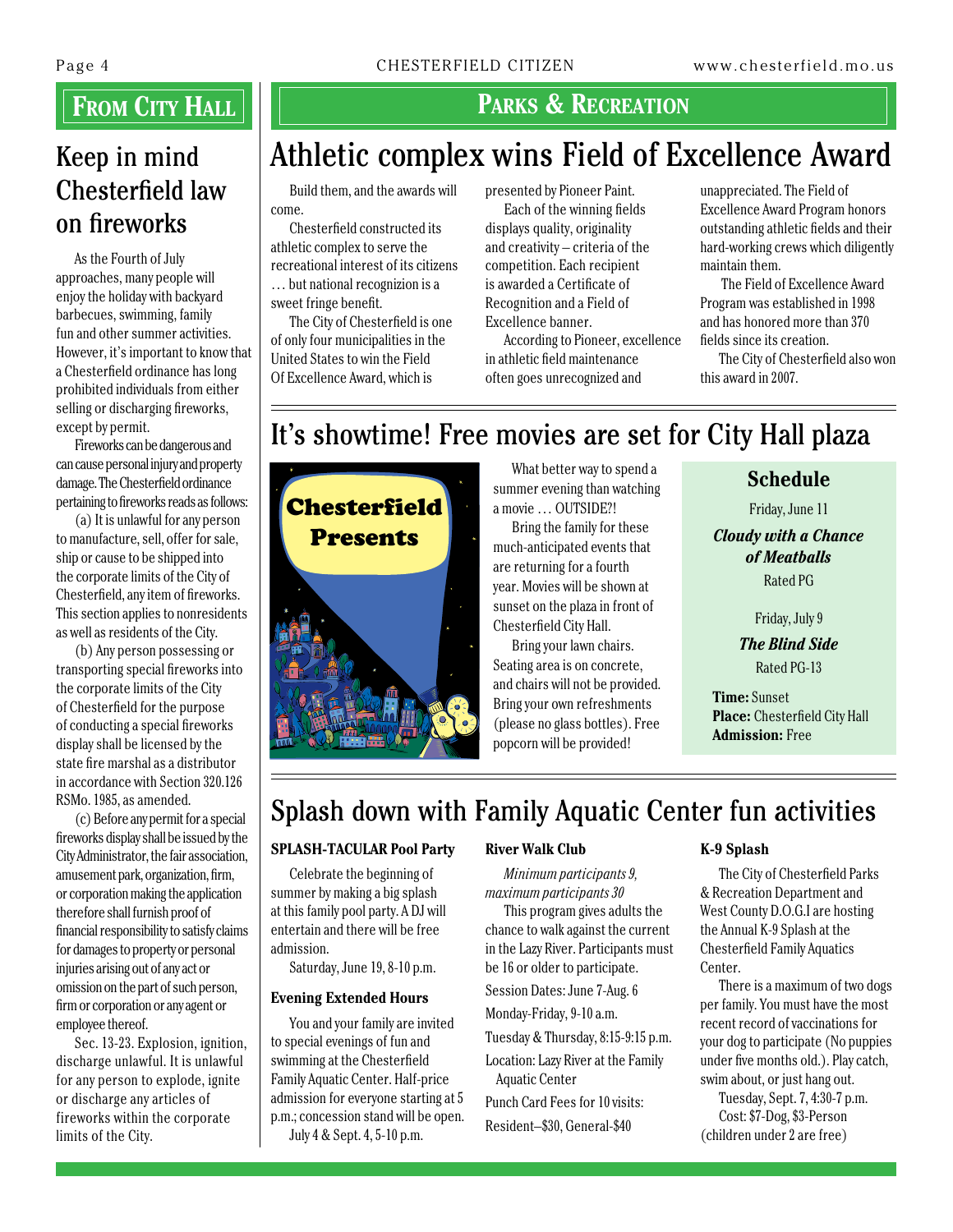### **Public Works**

# **City gears up annual effort to combat mosquitos**

#### Bzzzzzz … swat! The spraying trucks are out to keep your swats to a minimum.

The City has a contract with St. Louis County Department of Health to provide mosquito control services. These services include the treatment of mosquito breeding sites on public land and spraying to control adult mosquitoes. Breeding sites will be monitored on a regular basis.

The decision to spray for adult mosquitos is primarily based upon mosquito surveillance information and other factors including the human health threat from West Nile virus.

Spraying is done in Chesterfield

#### **Eliminate standing water in places such as …**

- Pool cover that collects water, neglected swimming pool, hot tub or child's wading pool.
- Birdbath (clean weekly) and ornamental pool (stock with fish).
- Any toy, garden equipment or container that can hold water.
- Flat roof without adequate drainage.
- Clogged rain gutter (home and street).



on Sunday nights, beginning in late spring and continuing until the first hard freeze in the fall. Residents who have mosquito complaints can contact Chesterfield City Hall at 636.537.4000 or St. Louis County Health Department directly at 314.727.3097. They will monitor the areas brought to their attention and add to their spraying route as necessary.

- Leaky faucet or pet bowl (change water daily).
- Uncovered boat or boat cover that collects water.
- Missing, damaged or improperly installed screens.
- Tree rot hole or hollow stump.
- Junk and discarded tires (drill drain holes in bottom of tire swings).

### City street improvements are underway

#### **Chesterfield Parkway Medians**

The trees have been cut down along the Chesterfield Parkway for a very good reason! The City Council has approved an agreement with St. Louis County to replace and maintain the landscaping in the medians along Chesterfield Parkway West from Olive Boulevard to Fontaine Drive.

Landscaping work began on the medians in April with the removal of trees and shrubs. This is being followed by turf renovation, installation of an automated irrigation system, bed preparation, and addition of top soil.

The next step will be the additions of shrubs, bushes, turf grass and mulch. New trees will be added to the medians this Fall, and the project is expected to be fully complete by the

end of this year. Additional information is available under the City Projects tab on the City's main website page, or by entering, http://www.chesterfield. mo.us/medians.html

#### **2010 Concrete Slab Replacement**

As directed by City Council, city staff has identified residential streets in need of repair throughout the City. In addition to maintenance performed by City crews, two residential street slab replacement projects are expected to be completed this year. Plans call for 40,000 square yards of concrete slabs to be replaced on 11 residential streets. Residents adjacent to the planned replacement areas along with subdivision trustees received project notification by mail.

### **Streets scheduled for slab replacement**

Woodlet Way Drive Marmont Drive

Boxford Court New Bedford Court Carriage Crossing Lane Schoettler Valley Dr. Fairway Bend Stillhouse Creek Road Greenstone Drive Wethersfield Terrace Ct. Markham Lane

Slab replacement began in May and will extend into the Fall. Residents will be notified before work begins on their

streets. Additional information is available under the City Projects tab located on the City's main website page.

### **POLICE DEPARTMENT NEWS**

### Chesterfield police department is seeking volunteers for emergency training

Beginning in September, the Chesterfield Police Department and Monarch Fire Protection District will co-host another 24-hour Community Emergency Response Team (CERT) training program.

 The CERT program provides an effective first-responder capability with the aid of citizen involvement. Acting as individuals or in teams

during a disaster, trained CERT volunteers can fan out within a particular neighborhood or business complex extinguishing small fires, performing light search and rescue and rendering basic first aid for disaster victims.

Individual civilian volunteers will be recruited and trained as neighborhood, business, and government teams that, in essence,

will be auxiliary first responders. These groups can provide immediate assistance to victims in their area, organize spontaneous untrained volunteers, and collect disaster intelligence that will assist professional responders with prioritization and allocation of resources following a disaster.

CERT is a positive and realistic approach to emergency and

disaster situations where citizens can make a difference.

The training will be on Wednesday evenings 6 -10 p.m., Sept. 15-Oct. 20. For further details or registration, contact Chesterfield Police Capt. W. Graham Burnley at 636-537-3000 or gburnley@chesterfield.mo.us. Information is also available on the City of Chesterfield web site.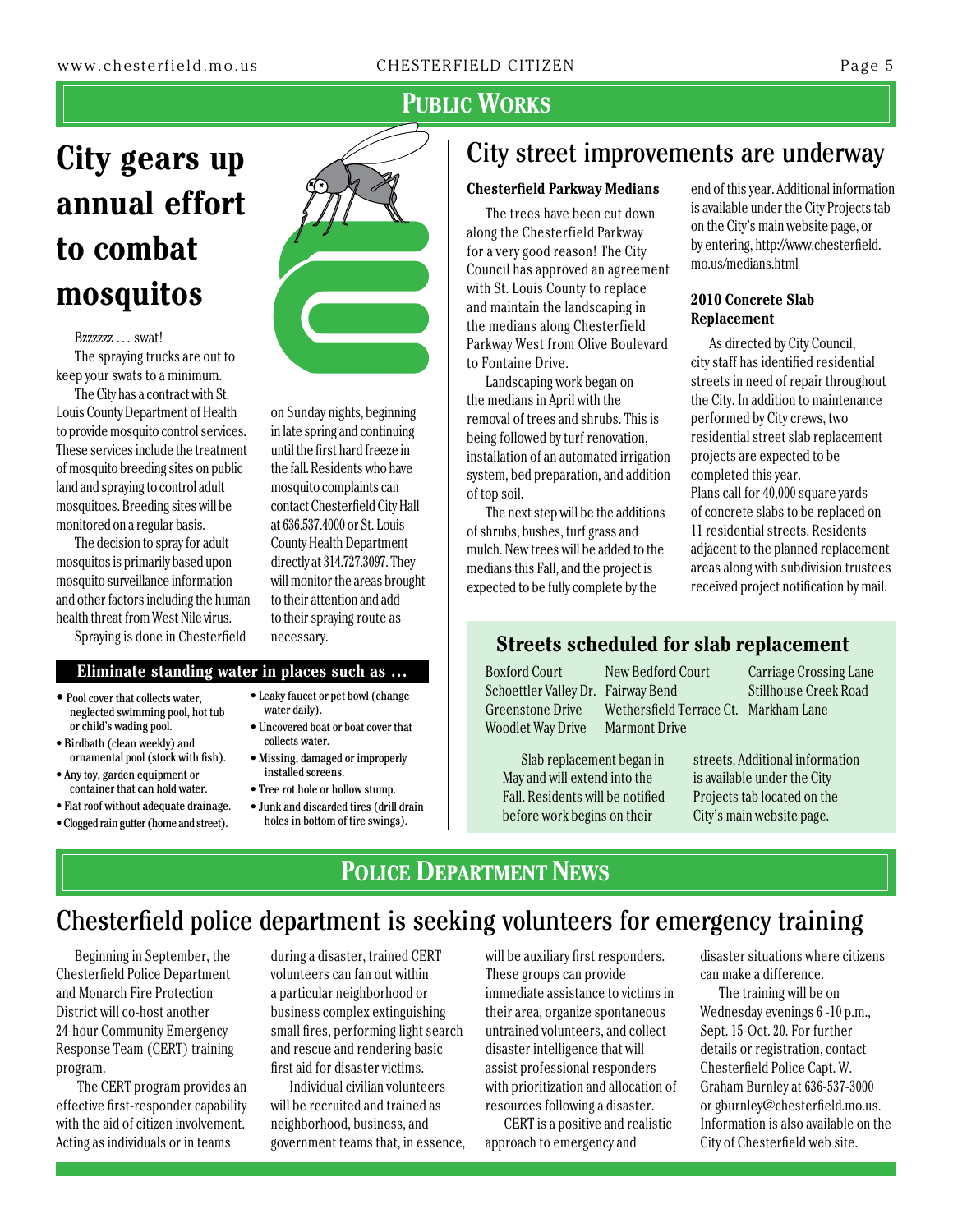### **Citizen Committees**

### *Alliance for Positive Youth*



*The Chesterfield Police Department in partnership with the Chesterfield Alliance for Positive Youth (CAPY) had a very successful Medication Take Back event at Earth Day. 2,468 containers of medication were collected from 153 individuals, helping keep the meds out of landfills and water systems, along with ensuring they are not used improperly by others.*

## *Beautification*



### Garden Tour

#### *(Continued from page 1)*

will be on hand, as will the homeowners to answer questions about the gardens.

Tickets are \$15 and can be

purchased at Chesterfield City Hall or online at www.chesterfield. mo.us. They also can be purchased the day of the tour at City Hall from 9-11 a.m. by cash or check. For tickets or more information call 636.537.4000.

### *Environment*

# Recycle your school stuff … and support smart gardening principles

As you clean out your room and closet getting ready for school this fall, recycle your worn-out or outgrown clothing, socks, shoes, boots or flip-flops, along with caps, coats, mittens, blankets and other

**Recycle Drive: Dierberg's Market Place, Clarkson Road at Baxter Road Aug. 14-22**

linens. Chesterfield's "Back to School" Recycle Drive also takes your old magazines,

catalogs, cardboards and

chipboards. Please follow the guidelines to sustain these free recycling opportunities and keep them open for everyone. Visit the City's website for a copy of the 2010 Annual Recycle Drive flyer with recycle guidelines.

#### **BEE Thankful for Pollinators!**

National Pollinator Week is June 21-27!

Three fourths of plants grown worldwide for food, beverages, fibers, condiments, spices and medicines are made possible by the services of pollinators – bees, flies, beetles, wasps, ants, butterflies, moths, birds, among others.

Without pollinators, many agricultural products would be reduced in quantity and quality, or be unavailable. Wildlife depends on pollinators to maintain native plant life for food and habitat.

National Pollinator Week aims to recognize our valuable living

resources, as well as encourage pollinator-friendly conservation practices.

Help protect pollinators by planting a garden using plants that are native to Missouri. More information on these plants can be found at www.grownative.org, www.plantsofmerit.org, www.pollinator.org, and www.nwf.org/gardenersguide.

#### **Sustainable Gardening Practices**

There are many easy ways to help the environment through gardening and to be recognized by the City for those efforts.

- Plant a native tree. www.arborday.org
- Compost yardwaste.
- Plant native wildflowers. www.grownative.org and www.plantsofmerit.org
- Conserve water and install a rain barrel.
- Encourage pollinators by eliminating chemicals in your garden.

#### **Do you qualify?**

If you are already doing these things, contact the City to find out if you qualify for a Signature Garden award or to be recognized by the National Wildlife Federation. While there are many native habitat gardens throughout our city, there are now 14 Signature Gardens in Chesterfield! Families, businesses, subdivision trustees and public places qualify.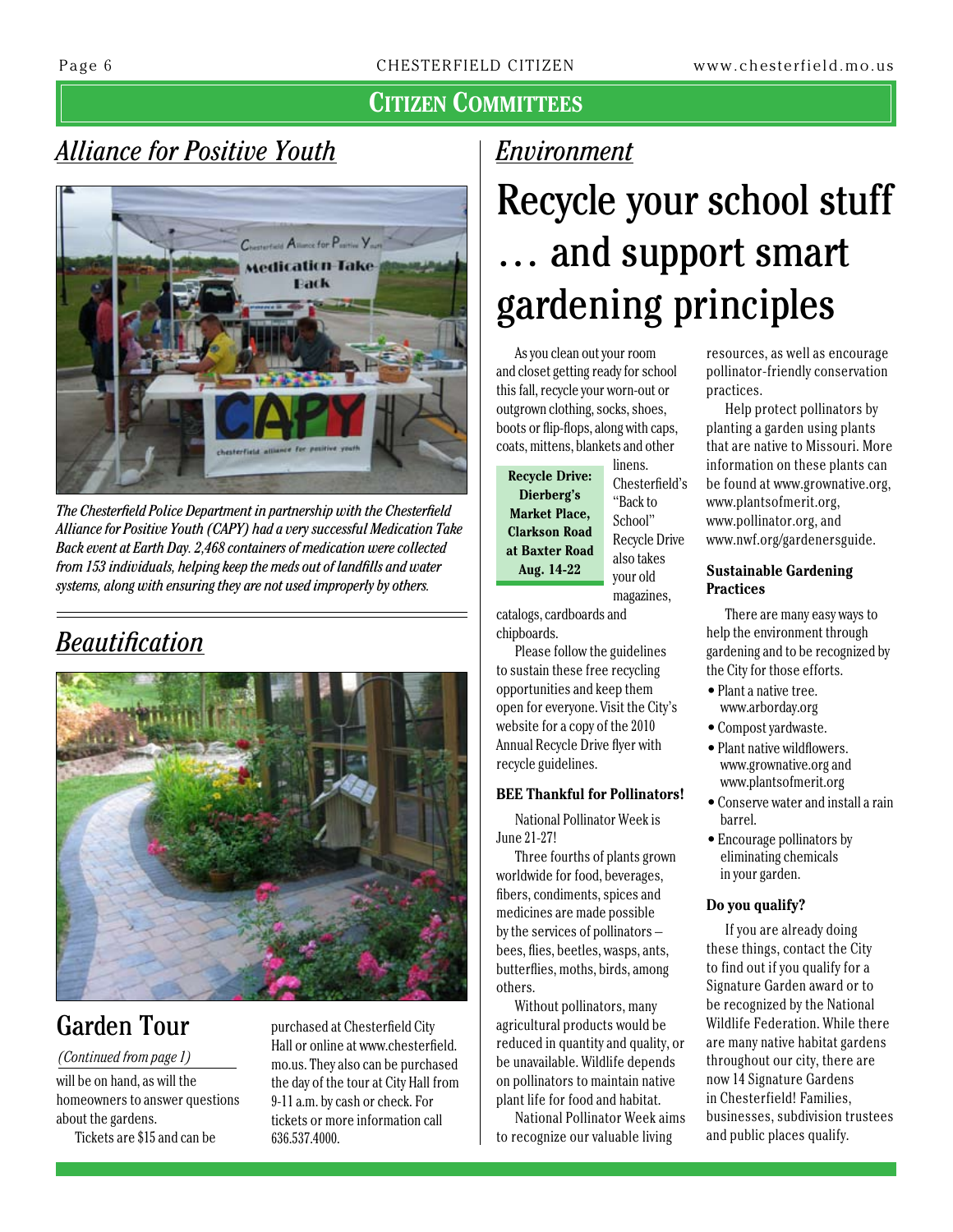**Community Events**

## **Prehistoric bugs make way to Butterfly House**

Enormous, ancient creatures are invading the Sophia M. Sachs Butterfly House in Faust Park.

You can see life-size replicas of prehistoric arthropods, explore displays of their living relatives and learn about how these animals have changed over millions of years as the Jurassic Bugs continues through Oct. 3.

The exhibition is open 9 a.m. to 5 p.m. daily through Labor Day and is included with Butterfly House admission.

Fossil records indicate that some animals were enormous as compared to today's specimens.



**Runs through Oct. 3 9 a.m.-5 p.m. through Labor Day \$6 adults; \$4 age 3-12 \$4.50 age 65 & over**

Encounter five of these oversized species taking up temporary residence inside the central exhibit hallway.

Included are Brontoscorpio, a meter-long scorpion that shared

its environment with giant cockroaches that were over a foot long; the enormous dragonfly, Meganeura; and giant millipede, Arthropleura, which thrived during the Pennsylvanian Period about 300 million years ago. Also on display is

the largest arthropod presently known, Pterygotus, a ferocious ten-foot-long sea scorpion from the Silurian Period.

There is no charge for Missouri Botanical Garden members and for children age 2 and under.



*Giant scorpions are part of the exhibit, but don't worry. They aren't real.*



*Celebrating Earth Day in Chesterfield are, from left, Ted Slap, Chesterfield Citizens Committee for the Environment (CCE) member; Vikki Farmer, National Environmental Hall of Fame (NEHOF); Ken Denson, CCE Co-Chair; Darcy Capstick, CCE Co-Chair; Trisha Recker, NEHOF; John Nations, mayor of Chesterfield; Scott Soucek, CCE member.*

### Chesterfield Earth Day draws many participants, near-record collections

The Chesterfield Citizens Committee for the Environment hosted an expanded Earth Day event April 24, collecting near-record amounts of recyclables and having a record number of vendors.

28 tons of electronics and equipment were recycled, and 1,820

pounds of books were collected. Kids enjoyed various activities to help the environment, and vendors sold earth-friendly products.

The City of Chesterfield received its 13th Annual Tree City USA Designation and was recognized by the National Environmental Hall of Fame.

# **Chamber free concerts spice summer Tuesdays**

Free concerts are the order of the day on Tuesdays this summer as the Chesterfield Chamber of Commerce plays host to music fans in Faust Park.

All concerts and parking are free. Faust Park opens at 5:30 p.m. with pre-concert entertainment for children, provided by the City of Chesterfield Parks & Recreation

> **June 8:** Scott Laytham and Karl "Trickee" Holmes Duo **June 15:** Cornet Chop Suey **June 22:** Billy Peek **June 29:** Spectrum

Department, and art projects courtesy of Chesterfield Arts.

Seating is informal so bring blankets and lawn chairs. Concerts are from 7-9 p.m.

For more information regarding the 2010 concert series or for cancellations, call the chamber at 636.532.3399 or visit chesterfieldmochamber.com.

**July 6:** Yessir **July 13:** The X Band **July 20:** Trilogy **July 27:** The Ralph Butler Band **August 3:** Non-Stop Band

#### Free Open House Weekends at Faust Village

Tour guides offer free tours of the Village homes and barns on the third and fourth weekends of the summer months. It's a chance to learn the history of homes in Chesterfield during the 1800s.

Favorites are the Conway house, Mertz cabin and the Davis house, with original log construction. Most recently added to the tour is the brick Hoch house, and the schoolhouse debuts this year.

**Open Houses June 19, 20, 26, 27; July 17, 18, 24, 25; Aug. 21, 22, 28, 29 1-5 p.m.**